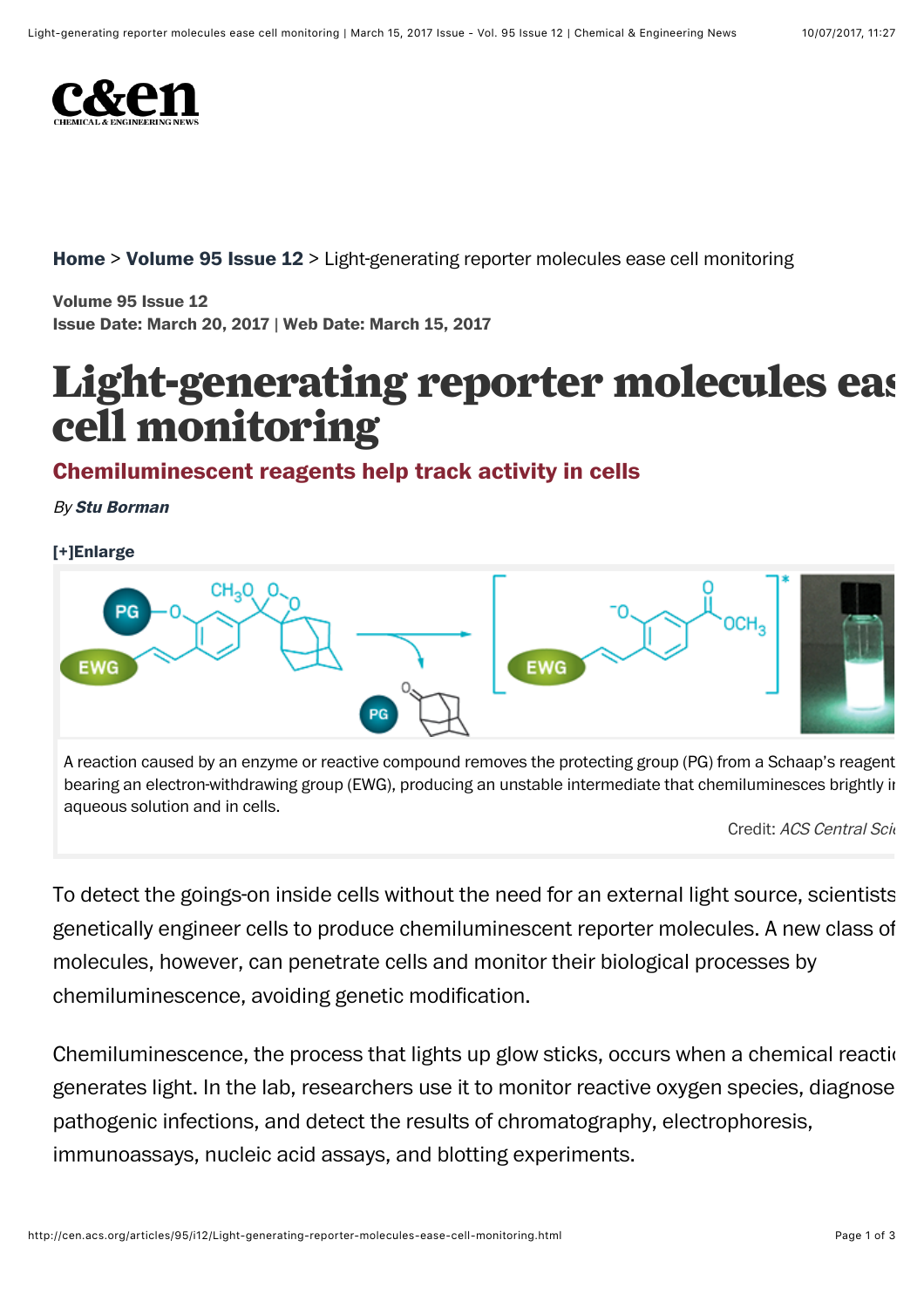The new reagents are modified versions of a set of widely used chemiluminescent Schaap' adamantylidene-dioxetanes, each of which has a characteristic protecting group that react when a specific enzyme or reactive compound is present. For example, the protecting grou may be substrates for a particular enzyme. When that enzyme is present, it cleaves the protecting group from the Schaap's reagent, yielding an unstable phenolate-dioxetane that chemiluminesces.

Schaap's reagents work well in organic solvents but emit light only weakly in water. Threecomponent systems—each a mixture of a Schaap's reagent, a surfactant, and an excitable fluorescent dye—shine about 100 times as brightly in water as Schaap's reagents by thems but the mixtures aren't used in cells because they are toxic. Scientists can also use the fire substrate-enzyme pair luciferin and luciferase to monitor gene expression and other proce inside cells, but they must first engineer the cells to produce luciferase.

Doron Shabat of Tel Aviv University and coworkers at the University of Geneva have now brightened up Schaap's reagents in a way that permits their use in cells (ACS Cent. Sci. 20) DOI: 10.1021/acscentsci.7b00058 <http://cgi.cen.acs.org/cgi-bin/cen/trustedprox [redirect=http://pubs.acs.org/doi/abs/10.1021/acscentsci.7b00058?source=cen>](http://cgi.cen.acs.org/cgi-bin/cen/trustedproxy.cgi?redirect=http://pubs.acs.org/doi/abs/10.1021/acscentsci.7b00058?source=cen) 

The team adds electron-withdrawing substituents to conjugated positions on the reagents' phenolate group, creating long  $\pi$ -electron systems that emit more light in water-based media. One modified reagent, with added acrylonitrile and chlorine groups, emits in aqueous solut 1,000 times as much light as a conventional Schaap's reagent and 10 times as much as a component system. It is nearly as bright as luciferin-luciferase, it can simply diffuse into cel it doesn't require genetic engineering.

"This is a game changer for chemiluminescent diagnostics,"says Phil S. Baran of Scripps Research Institute California, who has collaborated with Shabat.

By adding different protecting groups as triggering substrates for various enzymes or react compounds, Shabat and coworkers used the new reagents to image β-galactosidase activi single cells and to detect alkaline phosphatase, glutathione, and hydrogen peroxide in aqu solution.

"This simple and elegant molecular design provides a dramatic enhancement," comments